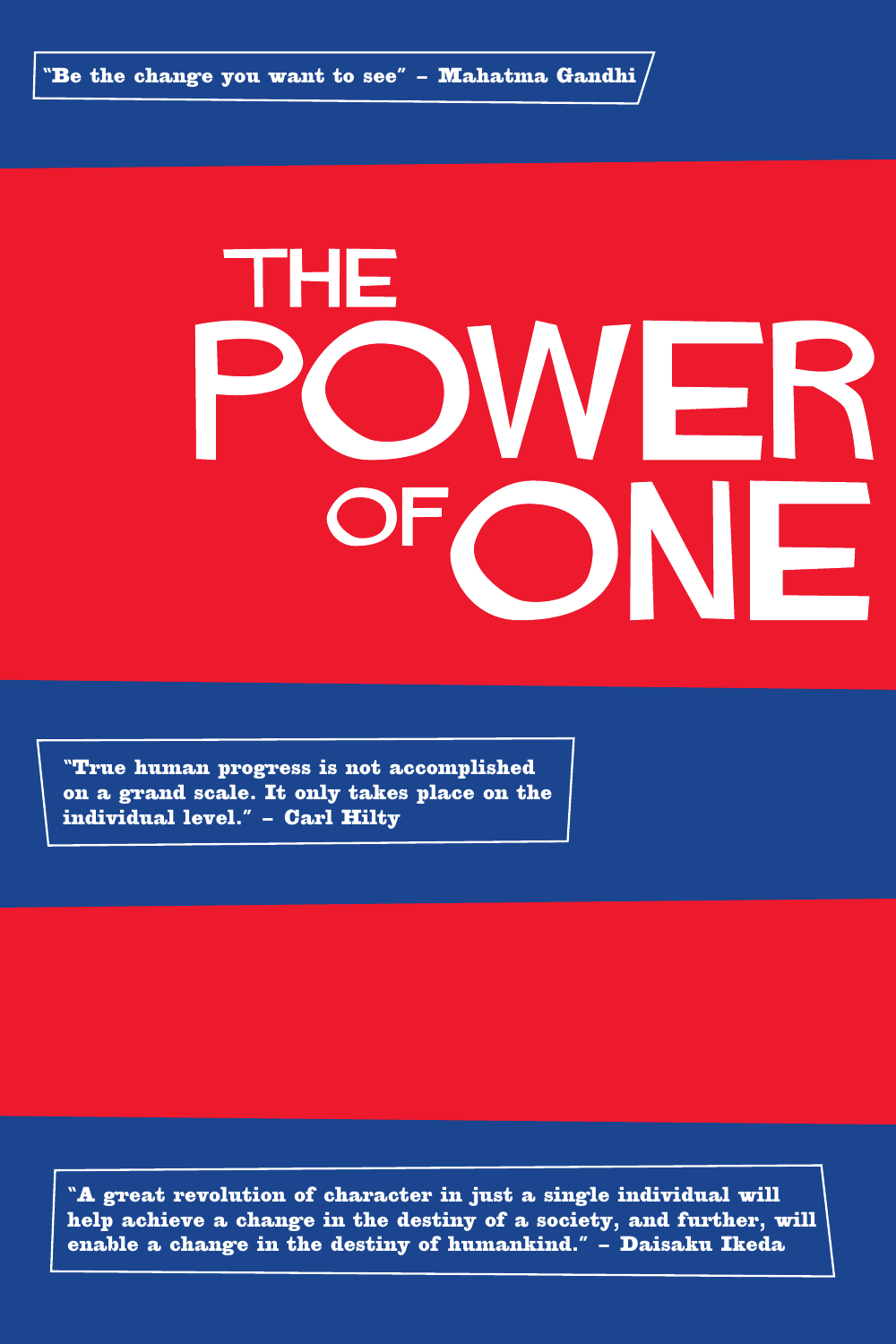# Introduction

For centuries, scholars have debated what forces shape human history. Some believe there are tides that are greater than any single individual, and that we are essentially helpless to change. Others contend that particular people who have appeared throughout the ages have powerfully influenced history. Perhaps there is a measure of truth in both of these views.

How different our world might be if the significant figures of history had never existed. Great conquerors and political leaders come to mind, who forged empires and established new ways of organizing societies, affecting the lives of millions – sometimes for the better, and sometimes for the worse.

Also influential are the scientists and artists who discovered so much about the laws of nature and expressed their discoveries in the advances of science, technology and culture.

But if we look deeper, we can see another, more influential force, underlying the major changes in human history. This force is derived from philosophy and religion, which have provided us with a framework for our essential values and the ways we have viewed our existence and its purpose. Even if we have

no religion, what we are and what we become is a direct reflection of what we believe and what we revere.

Despite the multitude of accomplishments and changes wrought by humanity, whether individually or collectively, there still remain many serious problems. We still continue to suffer from the horrors of war, the devastation of poverty, illness and environmental collapse; and we still experience the desperation of living without finding answers to the mysteries of life and death. With all the advances of civilization, why has humanity not yet mastered these problems?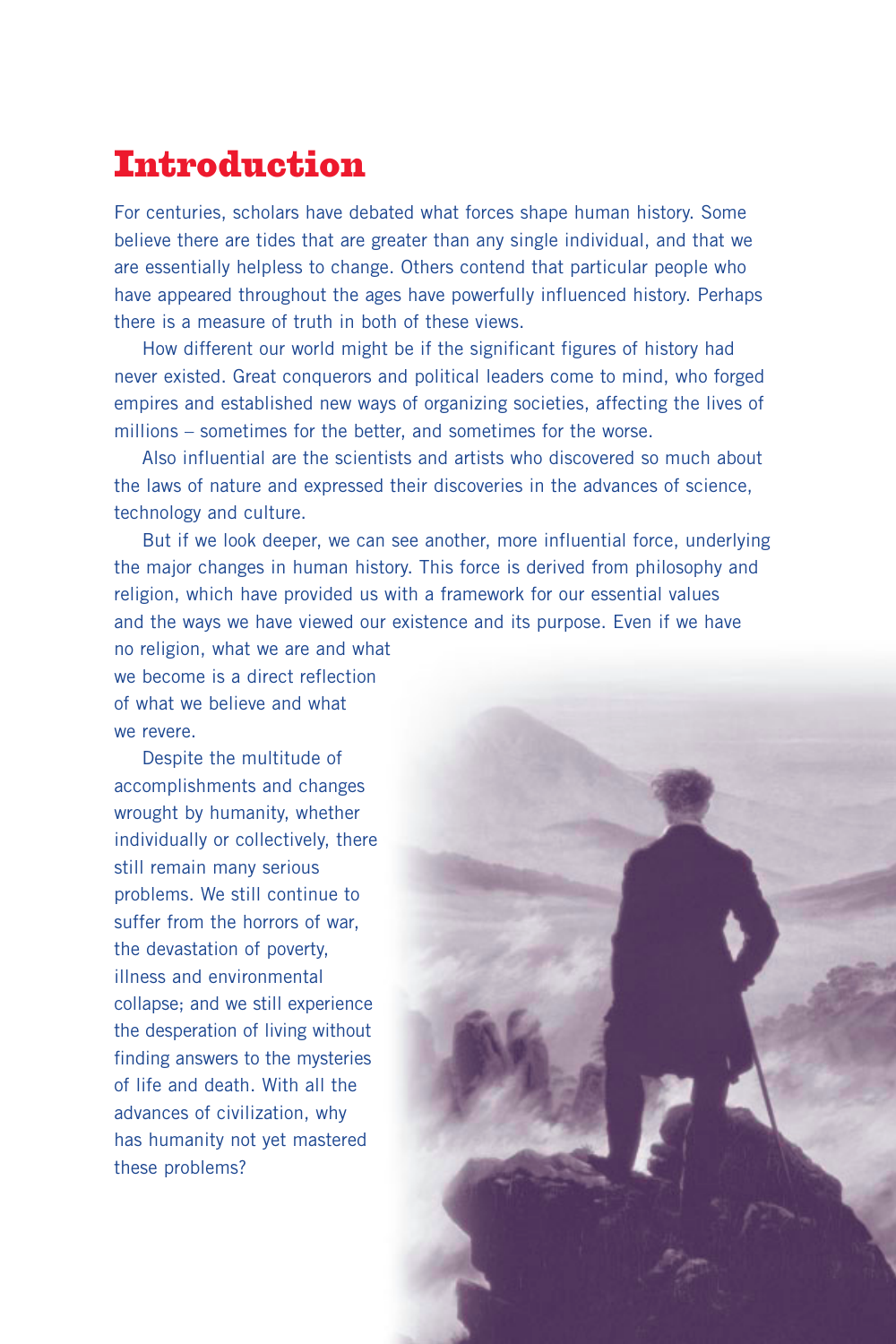### One man's quest for the meaning of existence

The philosophy of Buddhism is the result of one man's quest for the answers to questions of life and death, of suffering and happiness, and of the purpose of existence. Some 2,500 years ago, a young man named Siddhartha Gautama was born as a prince in India. He left his privileged life and undertook an odyssey into his own being. He sought and eventually attained a state of life of total oneness with the life force of the universe. This state was called enlightenment or Buddhahood. He began to be known as "the Buddha," meaning "one who is awakened [to the truth]." He was also called Shakyamuni, meaning "sage of the Shakya clan." This awakening was so profound that Shakyamuni devoted the rest of his life to teaching others the way to attain the same condition.

To what specifically did Shakyamuni become enlightened? First, that our lives and that of the universe are one, and that the phenomena of life and death are two inseparable aspects of an eternal existence that encompasses both the individual and the cosmos. He further realized that all phenomena are subject to change, and that only by perceiving this eternal oneness can we overcome the endless cycle of sufferings that result from our attachments to the things that are bound to change and eventually depart from us. Most important, Shakyamuni's enlightenment allowed him direct access to an energy and a level of wisdom he had never even dreamed of. He discovered that the essence of the universe, that fundamental intelligence that gives rise to life, is inherent in all life forms, including humans. Gaining access to this "universal self" or innate "Buddha nature" is the key to conquering all forms of suffering, achieving our ultimate potential and mastering our destiny – even beyond our present existence.

In his early teachings, Shakyamuni trained his followers to detach themselves from desires, which he taught were the source of suffering. In his later teachings, Shakyamuni revealed a more profound teaching: that true enlightenment was not to be found in detachment from the world, but rather in the development of the Buddha nature in the context of everyday life. Since all life, including that of the universe itself, is eternally coming into existence, developing, aging, and returning to non-existence, there is no such thing as permanent death. Just as energy cannot be created or destroyed, life, when seen as the expression of manifest energy, continues to re-emerge after a period of latency. The ultimate message of the Buddha is how to live an enlightened life here and now, and how to continue to expand this enlightenment from one lifetime to the next, with no boundaries into the eternal future.

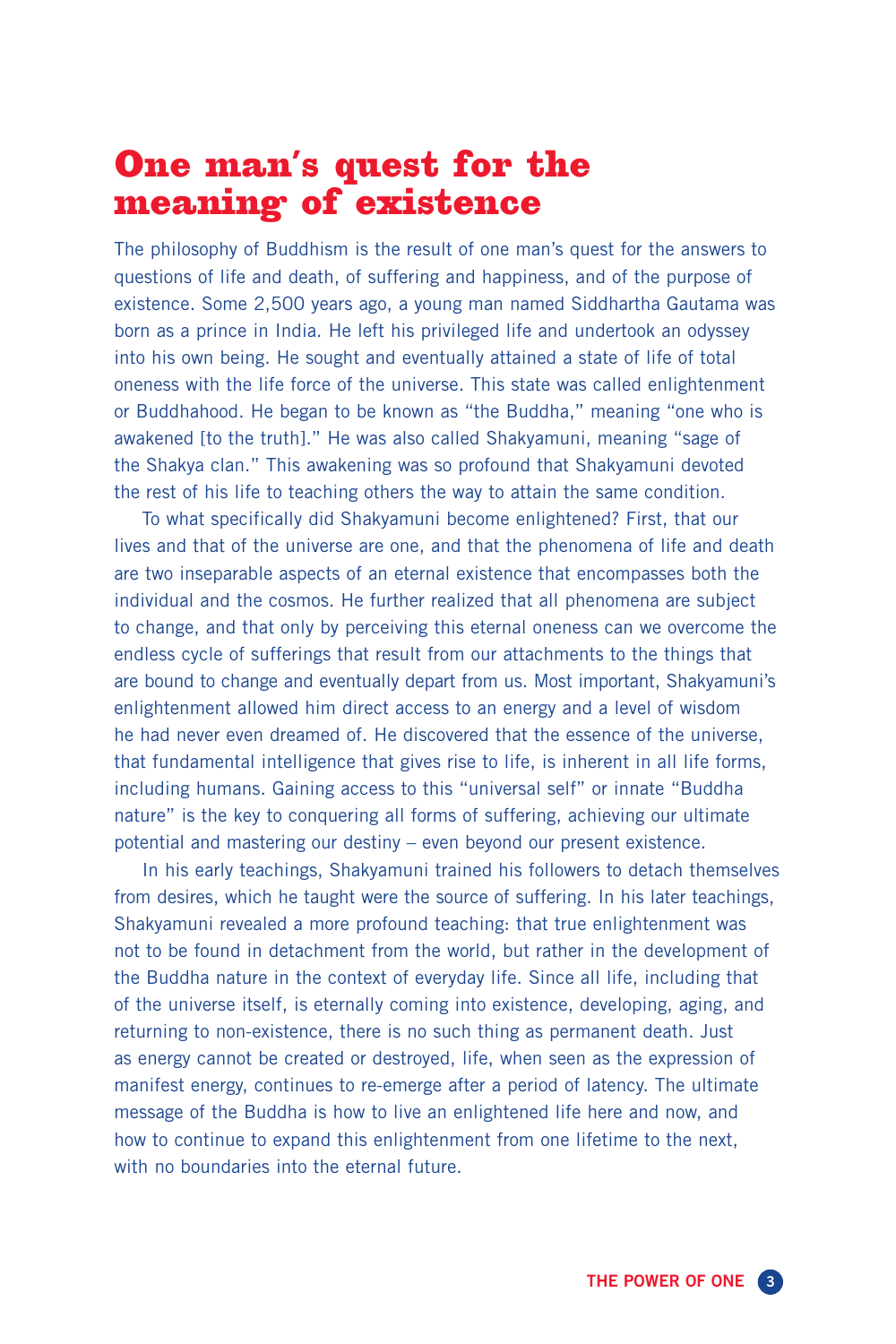This message is contained in a teaching known as the Lotus Sutra, which Shakyamuni taught in the last eight years of his life. The Lotus Sutra teaches that desires and even sufferings are the fuel, the motivation, for the manifestation of the Buddha nature. All desires and sufferings have an enlightened as well as a deluded aspect. When their enlightened aspects are harnessed through Buddhist practice, they can become the means by which we can develop our higher potential. For example, when the life force of the Buddha nature is awakened, selfish desires are transformed into compassionate desires, and problems become challenges rather than sufferings.

Since our lives, both physically and spiritually, are the products of the life of the greater universe, our bodies and minds possess the same qualities and abilities. Shakyamuni perceived this reality and exemplified it with his own life, but he left the specific means of attaining this state to another who would appear in the future. Shakyamuni predicted the appearance of a future Buddha who would clarify the direct path to enlightenment. Recognizing the difficulty of ensuring this essential teaching's survival in those ancient days, Shakyamuni helped his contemporaries attain enlightenment through their mentor/disciple relationships with him; but for the sake of the long-term future, he left the full realization of his message to this Buddha of the future.

The son of a fisherman in 13th-century Japan fulfilled Shakyamuni's predictions. On April 28, 1253, a monk who called himself Nichiren (meaning "sun-lotus") chanted Nam-myoho-renge-kyo for the first time, declaring that this, the title of the Lotus Sutra, is the essential teaching that can enable any person to directly manifest the state of Buddhahood. Nichiren came to be known as "Daishonin," meaning "great sage." He is regarded as the Buddha of the essential teaching whose appearance was predicted by Shakyamuni. In his first written teaching, On Attaining Buddhahood in this Lifetime, Nichiren Daishonin stated:

**If you wish to free yourself from the sufferings of birth and death you have endured since time without beginning and attain without fail unsurpassed enlightenment in this lifetime, you must perceive the mystic truth that is originally inherent in all living beings. This truth is Myoho-renge-kyo. Chanting Myoho-renge-kyo will therefore enable you to grasp the mystic truth innate in all life. (The Writings of Nichiren Daishonin, p. 3)**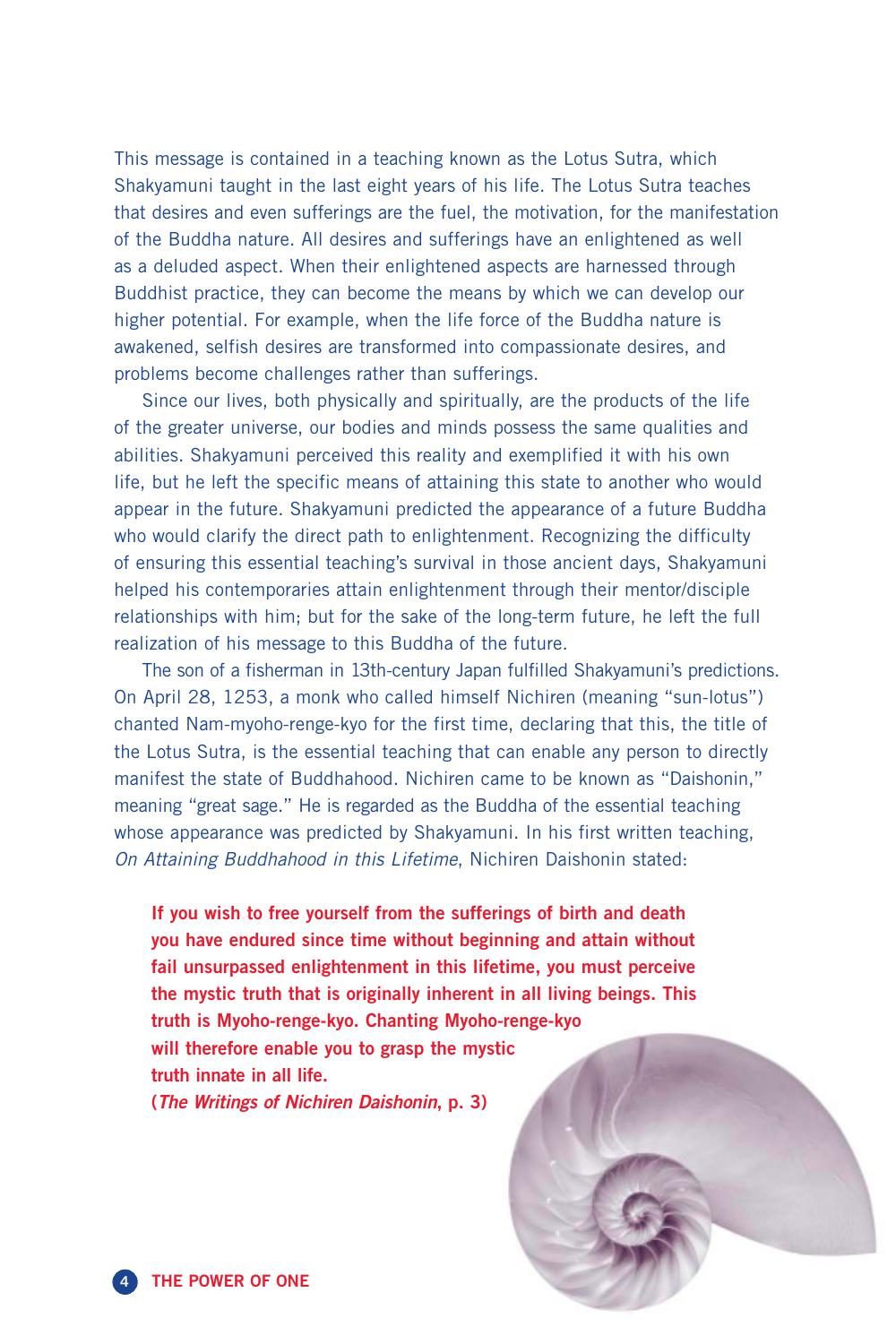Nichiren added the word nam, which means "to devote oneself" to the title Myoho-renge-kyo. He specified that when we invoke this phrase by chanting it aloud we awaken the Buddha nature in the depths of our consciousness. Even though Nam-myoho-renge-kyo may be unfamiliar to us, we can begin to understand how it works if we consider the eternal nature of our lives, which share a spiritual bond with the Buddha who thus named the true aspect of all phenomena. Just as one's name embodies all the characteristics of one's self, so does Nam-myoho-renge-kyo embody the Buddha nature, which instinctively responds when summoned.

## The meaning of Nam-myoho-renge-kyo

**Nam** is derived from the Sanskrit namas, which means devotion of body and mind, and returning one's life to its source.

**Myoho** means "Mystic Law." Myo, or "mystic" refers to the essential, innate and enlightened aspect of life, while ho or "law" represents the discernable, but deluded aspect. Ho also corresponds to the appearance of life in physical form, while *myo* is the invisible, latent aspect, which we call death. The two are inseparable aspects of the one eternal and unchanging reality of life. When the enlightened aspect finds expression in the manifest self, we can experience enlightenment in our present existence and continue to expand it in every future life.

**Renge** literally means "lotus flower," which symbolizes the simultaneous nature of cause and effect. All phenomena in the universe operate through the law of cause and effect. It is simultaneous because the potential effect is created at the same instant in which the cause is made. The lotus flower demonstrates this dynamic principle by producing its flower and seedpod at the same time.

**Myoho-renge** thereby embodies the essential nature of life and death (myoho) and the principle by which it operates (renge).

**Kyo** means "sutra" or "teaching." It is the voice of the Buddha, and represents the "thread" of life that travels through sound and vibration. It also represents the three existences of past, present and future. In other words, kyo is the expression of *myoho-renge* through time and space.

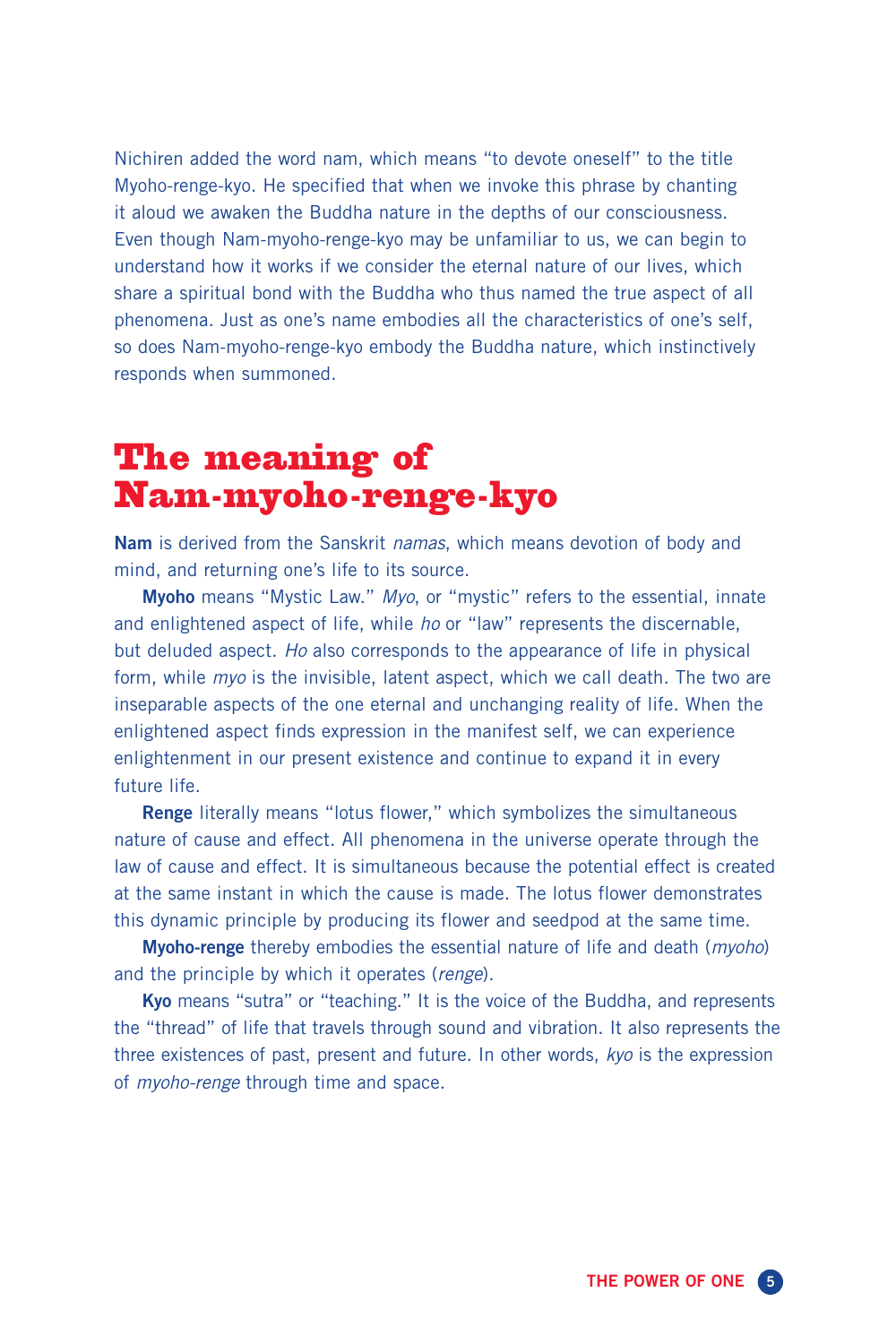# Life changes at every moment

We possess the potential for every conceivable kind of experience at every moment. At one moment we are happy, at another we are angry or sad – usually depending on our reactions to changing circumstances. As Shakyamuni taught, our dependence on changing circumstances for our happiness makes us slaves to those circumstances. The solution, however, is not to detach ourselves from life; for even if it were possible, such an attitude toward life would diminish our humanity, and the goal is to develop our humanity.

The key to unconditional, absolute happiness is the development of our innate strength and wisdom, which can master our state of life from within, regardless of circumstances. The source of this strength and wisdom is the Buddha nature, the highest of the so-called "Ten Worlds" – ten states that describe our condition of life at any given moment. The lowest of these ten life states is hell, a condition of utter despair. The lower four states describe our self-centred egoistic tendencies, while the fifth is a neutral state of tranquility, where reflection is possible. The four higher worlds represent our aspirations to become wiser and more compassionate, culminating in Buddhahood. The Ten Worlds cover the spectrum of human experience, from the helpless and desperate to the totally enlightened and emancipated. The Ten Worlds also exist in all life forms, as well as the environment. Nichiren describes it as follows:

**Life at each moment encompasses the body and mind and the self and environment of all sentient beings in the three thousand realms, including plants, sky, earth, and even the minutest particles of dust. Life at each moment permeates the entire realm of phenomena and is revealed in all phenomena. To be awakened to this principle is itself the mutually inclusive relationship of life at each moment and all phenomena. (Writings, p. 3)**

What does this mean in terms of real life? It means that, when we awaken our higher potential through chanting Nam-myoho-renge-kyo, we are able to actually change the way we feel at any given moment, like a generator producing an electrical current. The implications of applying this process are immense. To be able to transform a state of suffering and confusion into a state of positive energy and clarity essentially means that we can master our inner lives, even when our circumstances are stressful. This ability liberates us spiritually, providing us with the confidence and wisdom to transform those negative circumstances. Buddhism does not teach us to simply accept our problems and make the best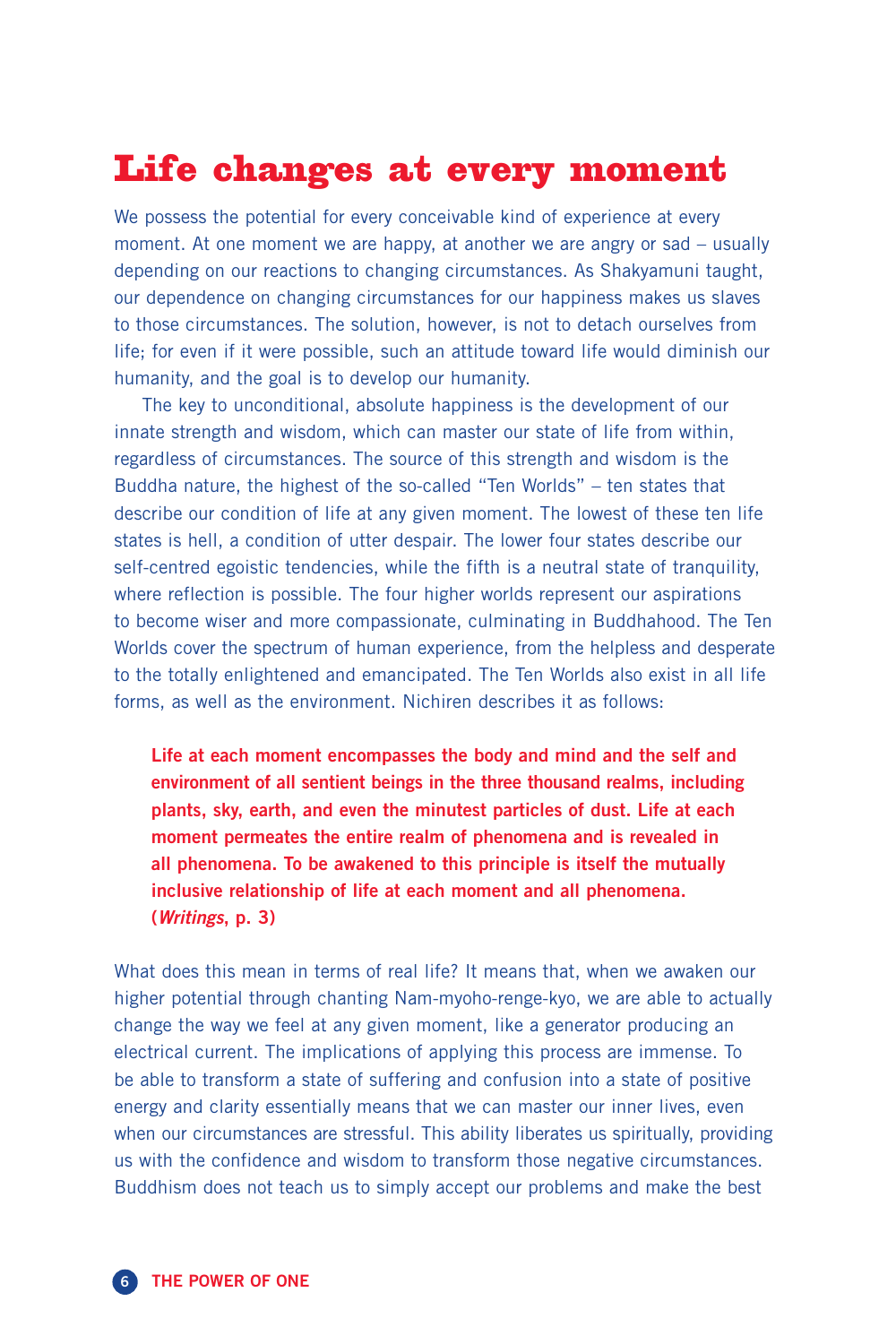of them. It teaches us that we must first cause our higher self to come to life. Then, from a position of strength and wisdom, we can exert a powerful positive influence over our bodies and minds, and extend this influence to our environment. This is the principle of "human revolution." Nichiren Daishonin further explains:



**When deluded, one is called an ordinary being, but when enlightened, one is called a Buddha. This is similar to a tarnished mirror [mirrors were made of polished metal] that will shine like a jewel when polished. A mind now clouded by the illusions of the innate darkness of life is like a tarnished mirror, but when polished, it is sure to become like a clear mirror, reflecting the essential nature of phenomena and the true aspect of reality. Arouse deep faith, and diligently polish your mirror day and night. How should you polish it? Only by chanting Nam-myoho-renge-kyo. (Writings, p. 4)**

#### Human Revolution – One person can change the world

In the time of Nichiren Daishonin in 13th-century Japan, the teachings of Buddhism had become confused and numerous splinter sects arose, each deriving its base from partial teachings and thus leading people away from the Lotus Sutra and its message of attaining enlightenment in this life. The ruling authorities corrupted Buddhist priests in order to maintain their power over the populace. In exchange for the government's patronage, the clergy were induced to use their influence over the lower classes to make them obedient and unquestioning. Part of this strategy was to support Buddhist schools of the time that taught that one's destiny was fixed in this lifetime, and that people should direct their prayers to an afterlife where they would be relieved of their sufferings. They told people to disregard the Lotus Sutra, as it was too difficult to understand. Yet Shakyamuni had encouraged his disciples to embrace the Lotus Sutra and to "honestly discard" his earlier teachings, which were temporary and partial.

Nichiren Daishonin spoke out, declaring the right and the ability of all people to challenge their destiny. Feeling threatened by this truth, religious and secular authorities persecuted the Daishonin and his followers, sending him into exile

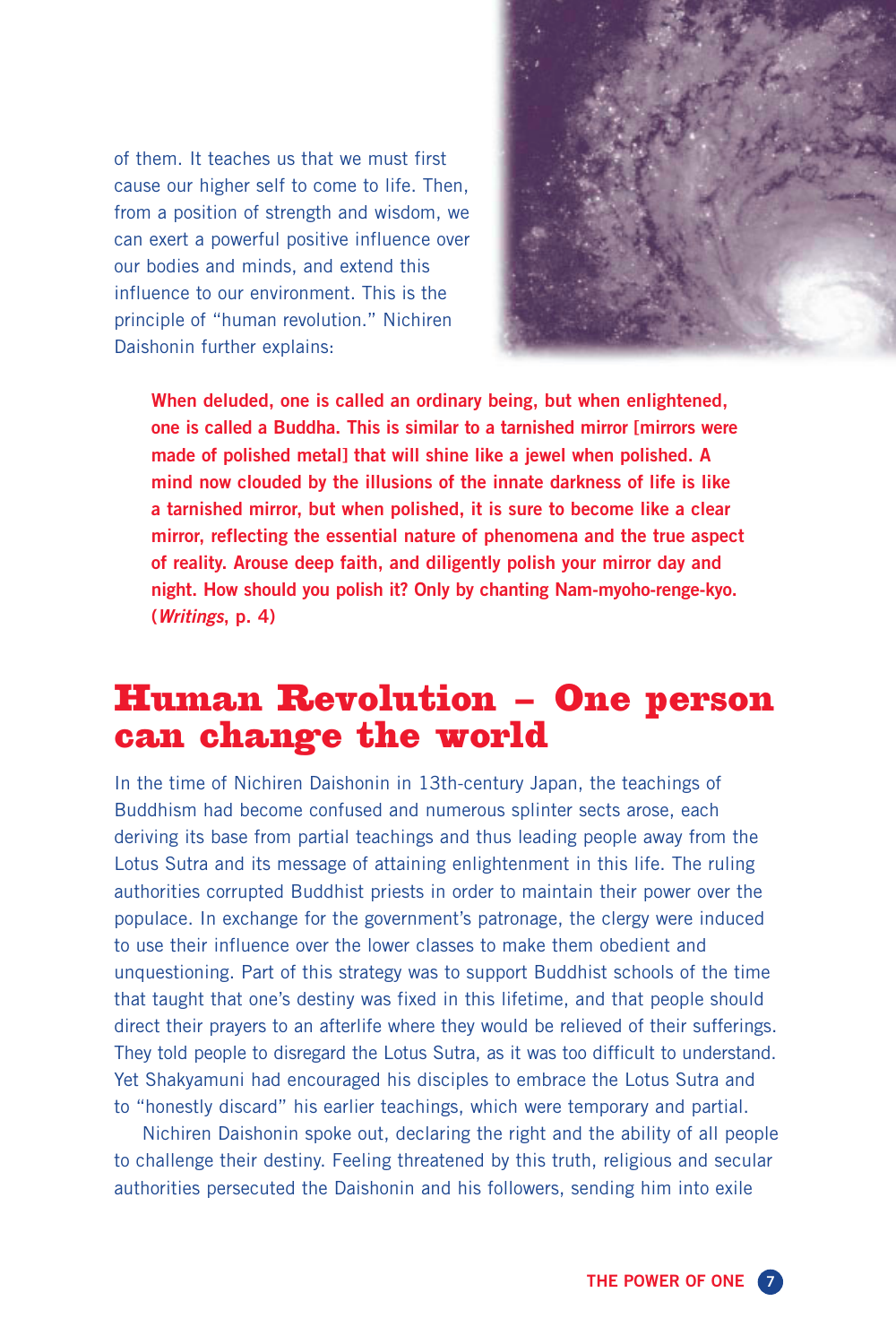twice and making numerous attempts on his life.

Despite these constant persecutions and a life of poverty and hardship, Nichiren Daishonin prevailed and his strongest disciples also upheld their convictions. After his passing in 1282, his teachings survived but did not spread widely until the middle of the 20th century, in the wake of the Second World War.



In 1928, some 700 years after the birth of Nichiren, an educator named Tsunesaburo Makiguchi learned of Nichiren's teachings from a colleague. Makiguchi had developed a philosophy of life he termed soka, meaning "value creation." He applied this philosophy to education, and developed it into a system of student-centred pedagogy, which encouraged children to think for themselves – in marked contrast to the highly authoritarian education system of Japan at the time. Makiguchi discovered that the Buddhist philosophy taught by Nichiren held the key to actualizing value creation in daily life. Together with his closest associate, Josei Toda, Makiguchi founded an educators' society called the Soka Kyoiku Gakkai (society of educators for the creation of value). By the beginning of World War II, the organization had reached a membership of 3,000. The group gathered to discuss both education and Buddhism.

As Japan's imperialistic ambitions rose in Asia, the military government commanded all religious denominations to participate in the war effort by establishing State Shinto, a distorted version of Japan's ancient religion. It demanded worship of the emperor as the descendant of the sun goddess, in order to unite the nation in carrying out its war of aggression. As in the time of Nichiren Daishonin, the government was attempting to use religion to further its own agenda.

Makiguchi was one of the few voices that were raised in protest. In retaliation, the government arrested 20 of the leaders of the Soka Kyoiku Gakkai and imprisoned them as "thought criminals." All but two of them recanted their faith and were released. Only Makiguchi and Toda refused, and remained in prison. After nearly two years, Makiguchi, already in his 70s, died as a result of the prison conditions. Toda, who was kept in isolation, managed to survive, although his health was irreparably damaged.

During his ordeal in prison, Toda began to practise chanting Nam-myohorenge-kyo and studying the Lotus Sutra with increasing intensity. He reached a profound realization in the depths of his consciousness – that the Buddha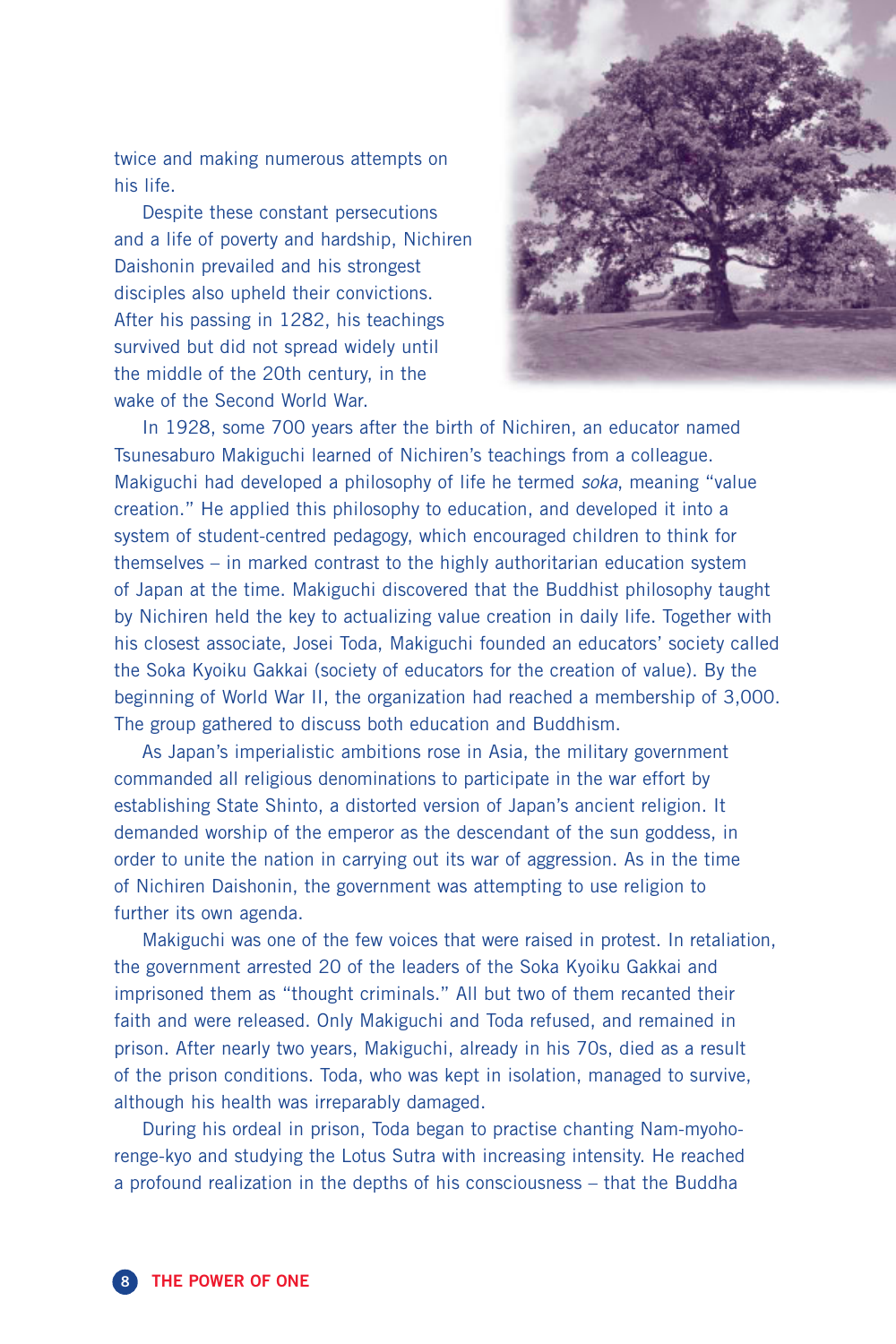is life itself. This experience transformed his entire being, and was the seminal moment of a revival of the teachings of Nichiren Daishonin in the modern world.

Toda resolved to dedicate his life to carrying on the work of his mentor, Makiguchi. On his release from prison on July 3, 1945, he began to rebuild the organization, renaming it Soka Gakkai (society for the creation of value) and redefining its purpose as a broad-based movement in society, rather than an organization aimed only at educators.

As he began to write of his experience in prison, Toda came up with a modern-day expression for the state of enlightenment. He called it the "human revolution" – the opening of one's ultimate human potential from within, enabling a transformation of one's personal destiny toward absolute happiness and, through its wider application, toward a healthier society and world peace.

Freedom of religion had been established for the first time in Japan's history, thanks to the new constitution brought by the Allied forces after the war. Toda traveled throughout Japan and the Soka Gakkai grew rapidly under his leadership. Many whose lives had been crushed by the war found renewed hope in the powerful life-philosophy of Nichiren Buddhism.

Among the many disillusioned young people who embraced Toda's vision of a world without war was a 19-year-old youth named Daisaku Ikeda. The young Ikeda, who had lost a brother in the war, saw in Toda a man who embodied the ideals to which he aspired, and who was able to answer his questions about life and society with a clarity and level of insight he had never encountered before. Although weakened by tuberculosis, Ikeda, on becoming a member of the Soka Gakkai and learning more about the philosophy, resolved to join Toda in his quest to relieve people of their sufferings.

Unable to afford a university education, Ikeda studied with Toda, who was an accomplished scholar in a number of fields. Toda trained his young disciple rigorously, and Ikeda absorbed his mentor's strict yet compassionate teaching with every fibre of his being. As a result, he became the driving force for the Soka Gakkai's monumental growth through the 1950s. At the time of Toda's death in 1958, more than 750,000 families had joined the Soka Gakkai – thus fulfilling a vow Toda had made on the day of his inauguration in 1951. The "human revolution" became synonymous with the movement that had arisen from the life and efforts of a single human being.

In 1960, Daisaku Ikeda was inaugurated as the third president of the Soka Gakkai. In that year, he began to travel overseas, initiating the worldwide spread of Nichiren Buddhism. In 1975, the Soka Gakkai International was established, and Ikeda was appointed president. Today, more than 12 million people are practising in 185 countries and territories.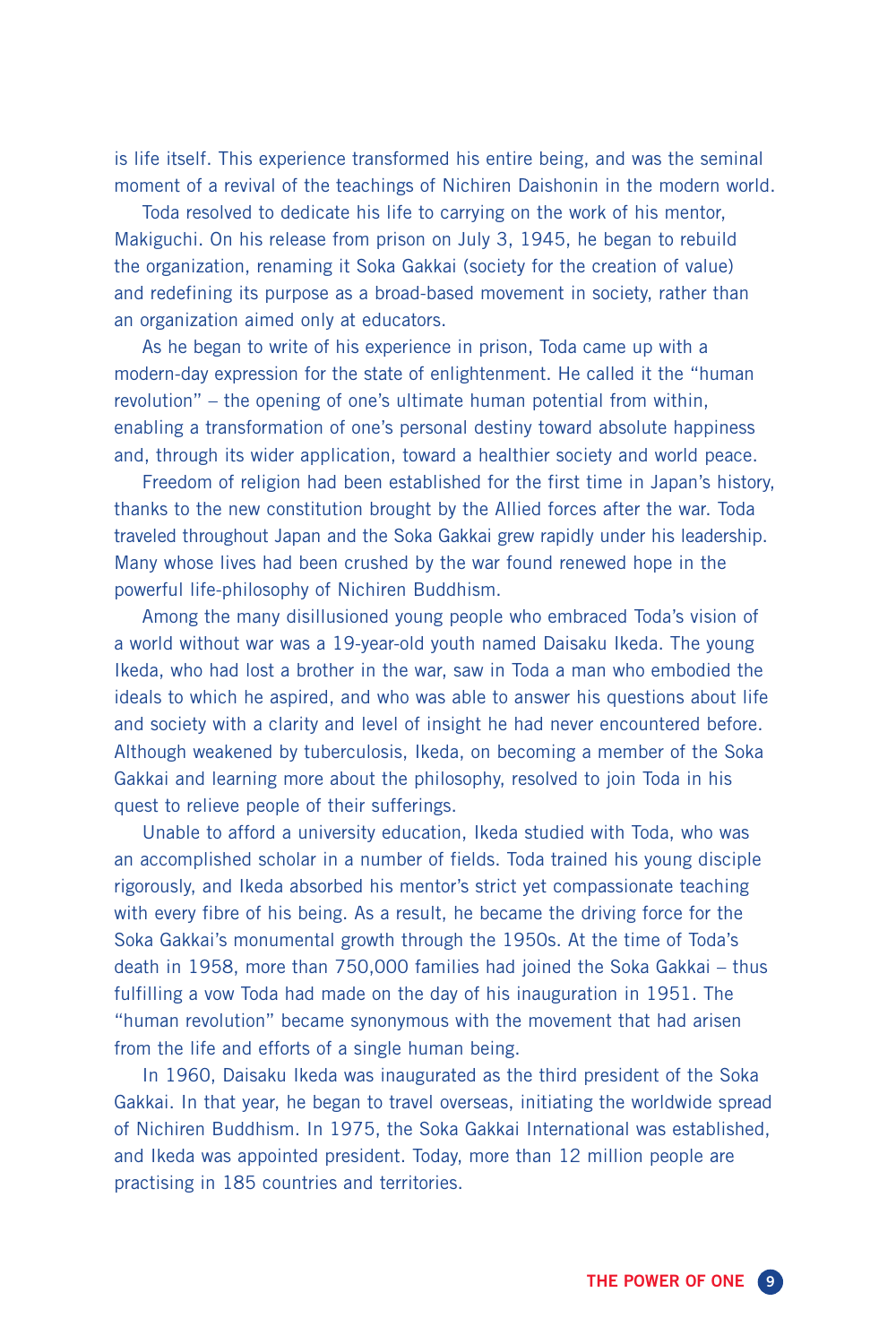# Peace, Culture & Education

Buddhism is a pacifist philosophy that absolutely rejects violence and discrimination. A Buddha is an enlightened human being, not a god or something greater than human life. One of Nichiren Daishonin's writings states:

**Life is the foremost of all treasures. It is expounded that even the treasures of the entire major world system [universe] cannot equal the value of one's body and life. (Writings, p. 1125)**

The Lotus Sutra also states:

**At all times I think to myself: How can I cause living beings To gain entry into the unsurpassed way And quickly acquire the body of a Buddha? (Lotus Sutra, chap. 16, p. 232)**

A Buddha is one who has manifested the three enlightened virtues of sovereign, parent and teacher, which can be considered the greatest of human qualities arising from compassion and wisdom. The virtue of sovereign means the ability to protect people from harm, and this virtue corresponds to the goal of peace. The virtue of parent is that of nurturing, which corresponds to culture, as in the cultivation of one's humanity – for it is from one's parents that a person acquires one's sense of humanity. And the virtue of teacher corresponds to education. The three ideals of peace, culture and education can thus be regarded as universal values shared by humankind. They form the three pillars of the SGI organization and its philosophy.

These ideals can be practised in daily life and in every field of endeavour. They express the truth that ultimate human happiness can never be attained at the expense of others' happiness. In reality, no one person can be completely satisfied knowing that others continue to suffer. Buddhist practice is therefore always directed toward both self and others. This means two things for the individual: each of us deserves happiness as much as anyone else; and our own happiness is enlarged by the happiness of others.

When we open the Buddha nature within our lives, we awaken both the joy of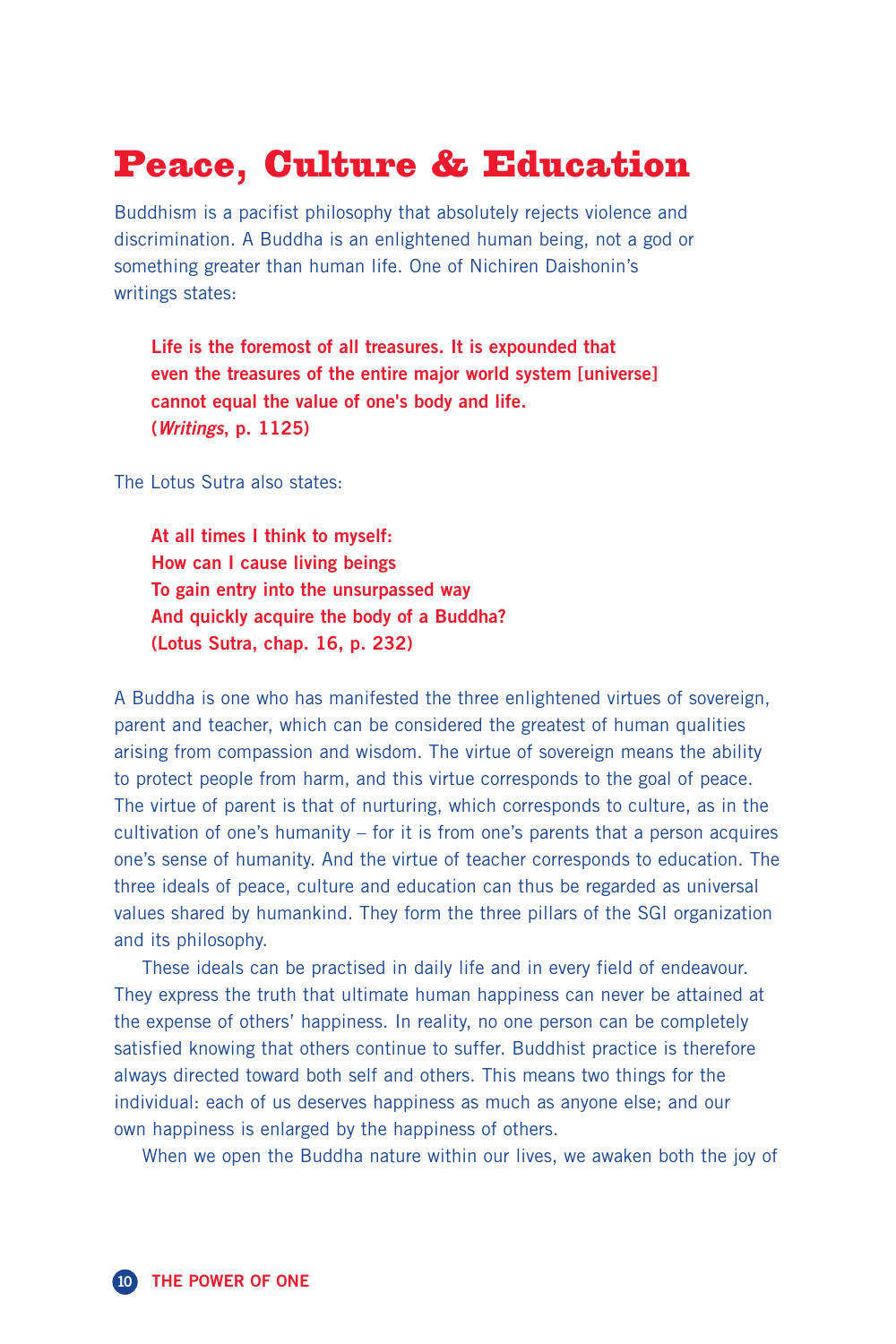our own existence as well as the desire to help others become happy. The extent to which this principle can extend is limitless. This means that the potential of a single person to change the world is also unlimited.

Each of us has a history that extends far beyond the present life. We have arrived where we are now as the result of the accumulation of causes made throughout all of our previous existences. This also applies to our common future as humans on this earth. Our future is determined by the nature and the strength of the causes we make in the present, which, if powerful enough, can change the course of history. Nam-myoho-renge-kyo reaches the innermost depths of human consciousness and causes an immeasurable power to awaken and operate in our lives. As Daisaku Ikeda describes in his poem, A Rainbow Over Niagara:

> **One person is not simply one person; One person's power can reach far beyond that single life. A human being's unrevealed potential Is boundless and inexhaustible.**